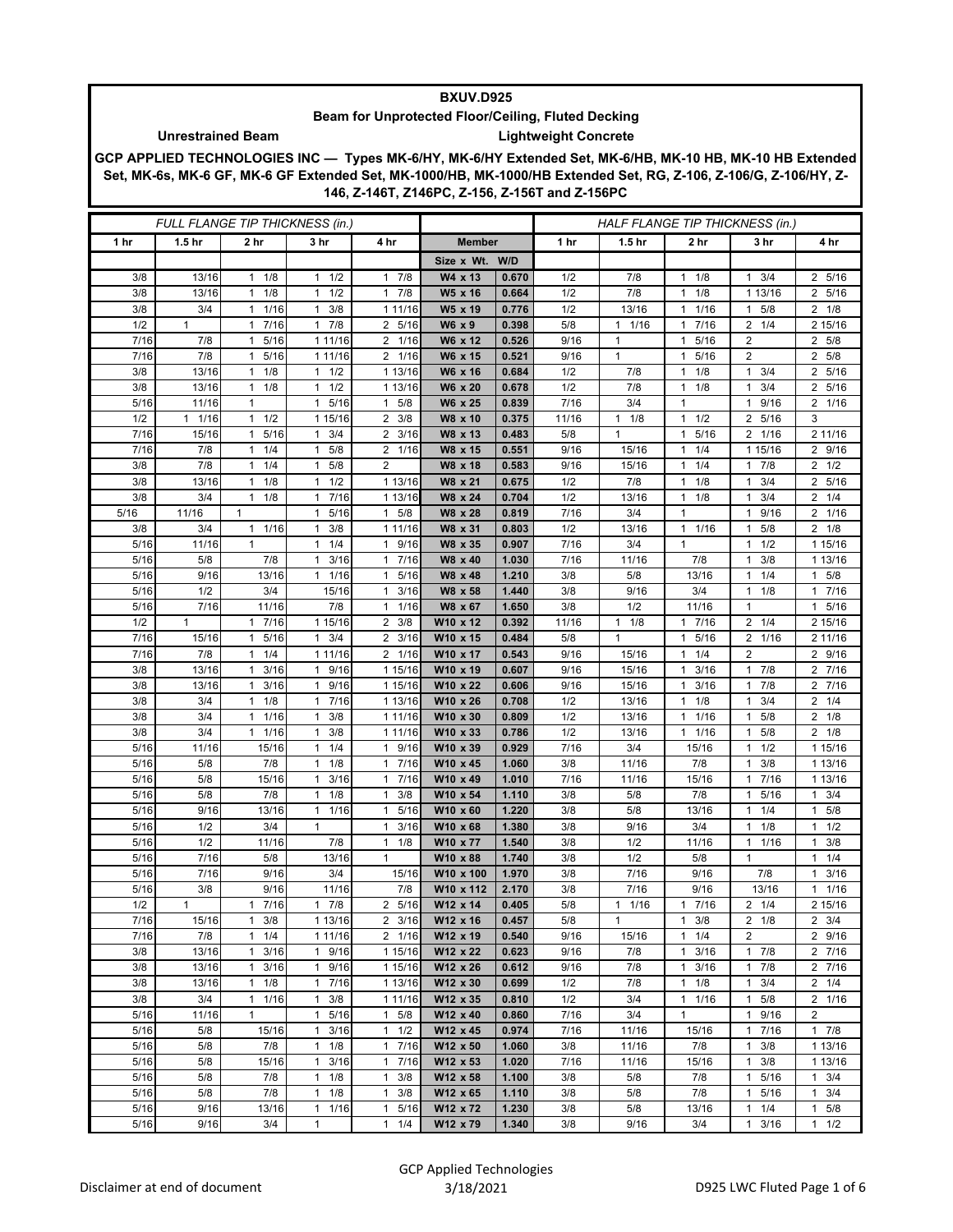| FULL FLANGE TIP THICKNESS (in.) |                   |                                             |                              |                                   | HALF FLANGE TIP THICKNESS (in.) |                |            |                   |                                  |                                  |                        |
|---------------------------------|-------------------|---------------------------------------------|------------------------------|-----------------------------------|---------------------------------|----------------|------------|-------------------|----------------------------------|----------------------------------|------------------------|
| 1 hr                            | 1.5 <sub>hr</sub> | 2 <sub>hr</sub>                             | 3 <sub>hr</sub>              | 4 hr                              | <b>Member</b>                   |                | 1 hr       | 1.5 <sub>hr</sub> | 2 <sub>hr</sub>                  | 3 <sub>hr</sub>                  | 4 hr                   |
|                                 |                   |                                             |                              |                                   | Size x Wt. W/D                  |                |            |                   |                                  |                                  |                        |
| 5/16                            | 1/2               | 11/16                                       | 15/16                        | $1 \t1/8$                         | W12 x 87                        | 1.470          | 3/8        | 9/16              | 11/16                            | 1/8<br>1                         | 1 7/16                 |
| 5/16                            | 1/2               | 11/16                                       | 7/8                          | 11/16                             | W12 x 96                        | 1.610          | 3/8        | 1/2               | 11/16                            | 1/16<br>$\mathbf{1}$             | $1 \t3/8$              |
| 5/16<br>5/16                    | 7/16<br>7/16      | 5/8<br>9/16                                 | 13/16<br>3/4                 | $\mathbf{1}$<br>15/16             | W12 x 106<br>W12 x 120          | 1.770<br>1.990 | 3/8<br>3/8 | 1/2<br>7/16       | 5/8<br>9/16                      | 15/16<br>7/8                     | $1 \t1/4$<br>$1 \t1/8$ |
| 5/16                            | 3/8               | 9/16                                        | 11/16                        | 7/8                               | W12 x 136                       | 2.230          | 3/8        | 3/8               | 9/16                             | 13/16                            | 11/16                  |
| 5/16                            | 3/8               | 1/2                                         | 5/8                          | 13/16                             | W12 x 152                       | 2.450          | 3/8        | 3/8               | 1/2                              | 3/4                              | $\mathbf{1}$           |
| 5/16                            | 3/8               | 7/16                                        | 9/16                         | 3/4                               | W12 x 170                       | 2.720          | 3/8        | 3/8               | $7/16$                           | 11/16                            | 15/16                  |
| 5/16                            | 3/8               | 7/16                                        | 9/16                         | 11/16                             | W12 x 190                       | 3.000          | 3/8        | 3/8               | 7/16                             | 5/8                              | 13/16                  |
| 5/16                            | 3/8               | 3/8                                         | 1/2                          | 5/8                               | W12 x 210                       | 3.270          | 3/8        | 3/8               | 3/8                              | 5/8                              | 13/16                  |
| 5/16                            | 3/8               | 3/8                                         | 1/2                          | 9/16                              | W12 x 230                       | 3.550          | 3/8        | 3/8               | 3/8                              | 9/16                             | 3/4                    |
| 5/16                            | 3/8               | 3/8                                         | 7/16                         | 9/16                              | W12 x 252                       | 3.840          | 3/8        | 3/8               | 3/8                              | 1/2                              | 11/16                  |
| 5/16                            | 3/8               | 3/8                                         | 7/16                         | 1/2                               | W12 x 279                       | 4.190          | 3/8        | 3/8               | 3/8                              | 1/2                              | 5/8                    |
| 5/16<br>5/16                    | 3/8<br>3/8        | 3/8<br>3/8                                  | 3/8<br>3/8                   | 1/2<br>7/16                       | W12 x 305<br>W12 x 336          | 4.490<br>4.850 | 3/8<br>3/8 | 3/8<br>3/8        | 3/8<br>3/8                       | 7/16<br>7/16                     | 5/8<br>9/16            |
| 7/16                            | 7/8               | 5/16<br>1                                   | 1 11/16                      | 2 1/16                            | W14 x 22                        | 0.534          | 9/16       | 15/16             | 5/16<br>$\mathbf{1}$             | 2                                | 2 5/8                  |
| 3/8                             | 13/16             | 3/16<br>1                                   | 1 9/16                       | 1 15/16                           | W14 x 26                        | 0.628          | 9/16       | 7/8               | 3/16<br>$\mathbf{1}$             | 1 13/16                          | $2 \frac{3}{8}$        |
| 3/8                             | 13/16             | 3/16<br>$\mathbf{1}$                        | $1 \t1/2$                    | $1 \t7/8$                         | W14 x 30                        | 0.644          | 1/2        | 7/8               | 3/16<br>$\mathbf{1}$             | 1 13/16                          | $2 \frac{3}{8}$        |
| 3/8                             | 3/4               | 1/8<br>$\mathbf{1}$                         | 17/16                        | $1 \t3/4$                         | W14 x 34                        | 0.725          | 1/2        | 13/16             | 1/8<br>1                         | 1 1 1 / 1 6                      | $2 \t1/4$              |
| 3/8                             | 3/4               | 11/16                                       | 3/8<br>$\mathbf{1}$          | 1 11/16                           | W14 x 38                        | 0.809          | 1/2        | 13/16             | 1/16<br>1                        | $1 \t5/8$                        | $2 \t1/8$              |
| 5/16                            | 11/16             | $\mathbf{1}$                                | 5/16<br>$\mathbf{1}$         | $\mathbf{1}$<br>5/8               | W14 x 43                        | 0.874          | 7/16       | 3/4               | 1                                | 9/16<br>1                        | $\overline{2}$         |
| 5/16                            | 5/8               | 15/16                                       | 3/16<br>$\mathbf{1}$         | $1 \t1/2$                         | W14 x 48                        | 0.970          | 7/16       | 11/16             | 15/16                            | 7/16<br>1                        | 17/8                   |
| 5/16                            | 5/8               | 7/8                                         | $1 \t1/8$                    | 17/16                             | W14 x 53                        | 1.060          | 3/8        | 11/16             | 7/8                              | 3/8<br>$\mathbf{1}$              | 1 13/16                |
| 5/16                            | 5/8               | 7/8                                         | 1/8<br>1                     | 3/8<br>1                          | W14 x 61                        | 1.100<br>1.220 | 3/8        | 5/8               | 7/8                              | 5/16<br>1                        | $1 \t3/4$              |
| 5/16<br>5/16                    | 9/16<br>9/16      | 13/16<br>3/4                                | 1 1/16<br>$\mathbf{1}$       | 5/16<br>$\mathbf{1}$<br>$1 \t1/4$ | W14 x 68<br>W14 x 74            | 1.320          | 3/8<br>3/8 | 5/8<br>9/16       | 13/16<br>3/4                     | 1/4<br>$1 \t3/16$                | $1 \t5/8$<br>1 9/16    |
| 5/16                            | 1/2               | 3/4                                         | 15/16                        | $1 \t1/8$                         | W14 x 82                        | 1.450          | 3/8        | 9/16              | 3/4                              | 1/8<br>1                         | 17/16                  |
| 5/16                            | 9/16              | 3/4                                         | $\mathbf{1}$                 | 1/4<br>$\mathbf{1}$               | W14 x 90                        | 1.310          | 3/8        | 9/16              | 3/4                              | 3/16<br>1                        | $1 \t9/16$             |
| 5/16                            | 1/2               | 3/4                                         | 15/16                        | $1 \t3/16$                        | W14 x 99                        | 1.430          | 3/8        | 9/16              | 3/4                              | 1/8<br>1                         | 17/16                  |
| 5/16                            | 1/2               | 11/16                                       | 7/8                          | $1 \t1/8$                         | W14 x 109                       | 1.570          | 3/8        | 1/2               | 11/16                            | 1/16<br>1                        | $1 \t3/8$              |
| 5/16                            | 7/16              | 5/8                                         | 13/16                        | $\mathbf{1}$                      | W14 x 120                       | 1.710          | 3/8        | 1/2               | 5/8                              | $\mathbf{1}$                     | 1 5/16                 |
| 5/16                            | 7/16              | 5/8                                         | 3/4                          | 15/16                             | W14 x 132                       | 1.890          | 3/8        | 7/16              | 5/8                              | 15/16                            | 3/16<br>$\mathbf{1}$   |
| 5/16                            | 7/16              | 9/16                                        | 3/4                          | 15/16                             | W14 x 145                       | 1.990          | 3/8        | 7/16              | 9/16                             | 7/8                              | $1 \t1/8$              |
| 5/16                            | 3/8               | 9/16                                        | 11/16                        | 7/8                               | W14 x 159                       | 2.160          | 3/8        | 7/16              | 9/16                             | 13/16                            | 11/16                  |
| 5/16<br>5/16                    | 3/8               | 1/2<br>1/2                                  | 5/8<br>5/8                   | 13/16<br>3/4                      | W14 x 176<br>W14 x 193          | 2.380<br>2.600 | 3/8<br>3/8 | 3/8<br>3/8        | 1/2<br>1/2                       | 3/4<br>3/4                       | $\mathbf{1}$<br>15/16  |
| 5/16                            | 3/8<br>3/8        | 7/16                                        | 9/16                         | 11/16                             | W14 x 211                       | 2.810          | 3/8        | 3/8               | 7/16                             | 11/16                            | 7/8                    |
| 5/16                            | 3/8               | 7/16                                        | 9/16                         | 11/16                             | W14 x 233                       | 3.080          | 3/8        | 3/8               | 7/16                             | 5/8                              | 13/16                  |
| 5/16                            | 3/8               | 3/8                                         | 1/2                          | 5/8                               | W14 x 257                       | 3.360          | 3/8        | 3/8               | 3/8                              | 9/16                             | 3/4                    |
| 5/16                            | 3/8               | 3/8                                         | 7/16                         | 9/16                              | W14 x 283                       | 3.660          | 3/8        | 3/8               | 3/8                              | 9/16                             | 11/16                  |
| 5/16                            | 3/8               | 3/8                                         | 7/16                         | 9/16                              | W14 x 311                       | 3.980          | 3/8        | 3/8               | 3/8                              | 1/2                              | 11/16                  |
| $5/16$                          | 3/8               | 3/8                                         | 7/16                         | 1/2                               | W14 x 342                       | 4.320          | 3/8        | 3/8               | 3/8                              | 1/2                              | $5/8$                  |
| 5/16                            | 3/8               | 3/8                                         | 3/8                          | 1/2                               | W14 x 370                       | 4.630          | 3/8        | 3/8               | 3/8                              | 7/16                             | 9/16                   |
| 5/16<br>5/16                    | 3/8               | 3/8<br>3/8                                  | 3/8                          | 7/16<br>7/16                      | W14 x 398<br>W14 x 426          | 4.930<br>5.210 | 3/8        | 3/8               | 3/8                              | 7/16<br>7/16                     | 9/16                   |
| 5/16                            | 3/8<br>3/8        | 3/8                                         | 3/8<br>3/8                   | 7/16                              | W14 x 455                       | 5.530          | 3/8<br>3/8 | 3/8<br>3/8        | 3/8<br>3/8                       | 3/8                              | 9/16<br>1/2            |
| 5/16                            | 3/8               | 3/8                                         | 3/8                          | 3/8                               | W14 x 500                       | 5.950          | 3/8        | 3/8               | 3/8                              | 3/8                              | 1/2                    |
| 5/16                            | 3/8               | 3/8                                         | 3/8                          | 3/8                               | W14 x 550                       | 6.430          | 3/8        | 3/8               | 3/8                              | 3/8                              | 7/16                   |
| 5/16                            | 3/8               | 3/8                                         | 3/8                          | 3/8                               | W14 x 605                       | 6.960          | 3/8        | 3/8               | 3/8                              | 3/8                              | 7/16                   |
| 5/16                            | 3/8               | 3/8                                         | 3/8                          | 3/8                               | W14 x 665                       | 7.490          | 3/8        | 3/8               | 3/8                              | 3/8                              | 3/8                    |
| 5/16                            | 3/8               | 3/8                                         | 3/8                          | 3/8                               | W14 x 730                       | 8.080          | 3/8        | 3/8               | 3/8                              | 3/8                              | 3/8                    |
| 7/16                            | 7/8               | 1/4<br>1                                    | 5/8<br>1                     | $\overline{2}$                    | W16 x 26                        | 0.558          | 9/16       | 15/16             | 1/4<br>$\mathbf{1}$              | 1 15/16                          | 2 9/16                 |
| 3/8                             | 13/16             | 3/16<br>$\mathbf{1}$                        | $1 \t1/2$                    | $1 \t7/8$                         | W16 x 31                        | 0.661          | 1/2        | 7/8               | 3/16<br>$\mathbf{1}$             | 1 13/16                          | 2 5/16                 |
| 3/8<br>3/8                      | 3/4<br>3/4        | 1/8<br>$\mathbf{1}$<br>1/16<br>$\mathbf{1}$ | 17/16<br>3/8<br>$\mathbf{1}$ | 1 13/16<br>1 11/16                | W16 x 36<br>W16 x 40            | 0.702<br>0.780 | 1/2<br>1/2 | 13/16<br>13/16    | 1/8<br>$\mathbf{1}$<br>1/16<br>1 | $1 \t3/4$<br>5/8<br>$\mathbf{1}$ | $2 \t1/4$<br>$2 \t1/8$ |
| 5/16                            | 11/16             | $\mathbf{1}$                                | $\mathbf{1}$<br>5/16         | $1 \t5/8$                         | W16 x 45                        | 0.870          | 7/16       | 3/4               | $\mathbf{1}$                     | 9/16<br>$\mathbf{1}$             | $\overline{2}$         |
| 5/16                            | 5/8               | 15/16                                       | $1 \t1/4$                    | $1 \t1/2$                         | W16 x 50                        | 0.962          | 7/16       | 11/16             | 15/16                            | 1 7/16                           | 17/8                   |
| 5/16                            | 5/8               | 7/8                                         | $1 \t1/8$                    | 3/8<br>$\mathbf{1}$               | W16 x 57                        | 1.090          | 3/8        | 11/16             | 7/8                              | 5/16<br>$\mathbf{1}$             | $1 \t3/4$              |
| 5/16                            | 5/8               | 7/8                                         | $1 \t1/8$                    | 3/8<br>$\mathbf{1}$               | W16 x 67                        | 1.090          | 3/8        | 11/16             | 7/8                              | 5/16<br>1                        | $1 \t3/4$              |
| 5/16                            | 9/16              | 13/16                                       | $1 \t1/16$                   | 1/4<br>$\mathbf{1}$               | W16 x 77                        | 1.250          | 3/8        | 5/8               | 13/16                            | 1/4<br>1                         | 1 5/8                  |
| 5/16                            | 1/2               | 3/4                                         | 15/16                        | 3/16<br>$\mathbf{1}$              | W16 x 89                        | 1.430          | 3/8        | 9/16              | 3/4                              | 1/8<br>1                         | 17/16                  |
| 5/16                            | 1/2               | 11/16                                       | 7/8                          | $1 \t1/16$                        | W16 x 100                       | 1.590          | 3/8        | 1/2               | 11/16                            | 1/16<br>$\mathbf{1}$             | $1 \t3/8$              |
| 3/8                             | 13/16             | 1/8<br>1                                    | 1/2<br>$\mathbf{1}$          | 7/8<br>$\mathbf{1}$               | W18 x 35                        | 0.672          | 1/2        | 7/8               | 1/8<br>$\mathbf{1}$              | 3/4                              | 2 5/16                 |
| 3/8                             | 3/4               | 1/16<br>$\mathbf{1}$                        | 3/8<br>1                     | 1 11/16                           | W18 x 40                        | 0.768          | 1/2        | 13/16             | 1/16<br>1                        | $5/8$<br>1                       | $2 \t1/8$              |
| 5/16                            | 11/16             | $\mathbf{1}$                                | 1 5/16                       | 1 9/16                            | W18 x 46                        | 0.876          | 7/16       | 3/4               | $\mathbf{1}$                     | 9/16<br>$\mathbf{1}$             | $\overline{2}$         |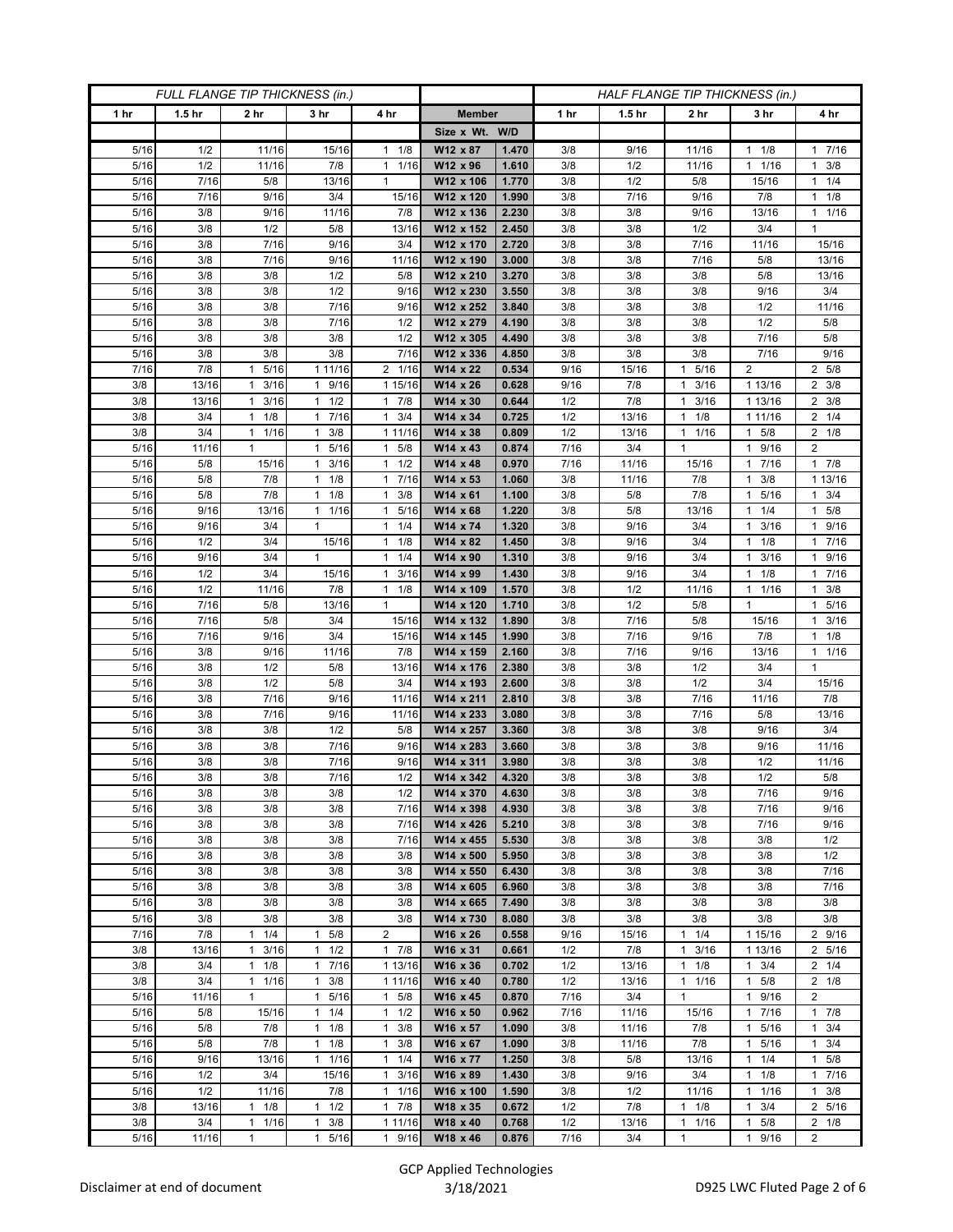| FULL FLANGE TIP THICKNESS (in.) |                   |                 |                            |                                  |                        | HALF FLANGE TIP THICKNESS (in.) |            |                   |                 |                                  |                        |
|---------------------------------|-------------------|-----------------|----------------------------|----------------------------------|------------------------|---------------------------------|------------|-------------------|-----------------|----------------------------------|------------------------|
| 1 hr                            | 1.5 <sub>hr</sub> | 2 <sub>hr</sub> | 3 <sub>hr</sub>            | 4 hr                             | <b>Member</b>          |                                 | 1 hr       | 1.5 <sub>hr</sub> | 2 <sub>hr</sub> | 3 hr                             | 4 hr                   |
|                                 |                   |                 |                            |                                  | Size x Wt. W/D         |                                 |            |                   |                 |                                  |                        |
| 5/16                            | 11/16             | 1               | 1 5/16                     | 1 9/16                           | W18 x 50               | 0.880                           | 7/16       | 3/4               | $\mathbf{1}$    | 1/2<br>1                         | $\overline{2}$         |
| 5/16                            | 5/8               | 15/16           | 1/4<br>$\mathbf{1}$        | $\mathbf{1}$<br>1/2              | W18 x 55               | 0.963                           | 7/16       | 11/16             | 15/16           | 7/16<br>1                        | 17/8                   |
| 5/16                            | 5/8               | 7/8             | $1 \t3/16$                 | 17/16                            | W18 x 60               | 1.040                           | 7/16       | 11/16             | 7/8             | 3/8<br>1                         | 1 13/16                |
| 5/16                            | 5/8               | 7/8             | 1/8<br>1                   | 3/8<br>1                         | W18 x 65               | 1.130                           | 3/8        | 5/8               | 7/8             | 5/16<br>1                        | 1 1 1 / 16             |
| 5/16                            | 9/16              | 13/16           | $\mathbf{1}$<br>1/16       | 5/16<br>1                        | W18 x 71               | 1.220                           | 3/8        | 5/8               | 13/16           | 1/4<br>1                         | $1 \t5/8$              |
| 5/16                            | 5/8               | 7/8             | $1 \t1/8$                  | 3/8<br>1                         | W18 x 76               | 1.130                           | 3/8        | 5/8               | 7/8             | 5/16<br>1                        | 1 1 1 / 16             |
| 5/16                            | 9/16<br>1/2       | 13/16<br>3/4    | 1<br>15/16                 | 1/4<br>1<br>3/16<br>$\mathbf{1}$ | W18 x 86<br>W18 x 97   | 1.270<br>1.420                  | 3/8        | 5/8               | 13/16<br>3/4    | 3/16<br>1<br>1/8                 | 1 9/16<br>$1 \t1/2$    |
| 5/16<br>5/16                    | 1/2               | 11/16           | 7/8                        | 1/8<br>$\mathbf{1}$              | W18 x 106              | 1.550                           | 3/8<br>3/8 | 9/16<br>1/2       | 11/16           | 1<br>1/16<br>1                   | $\mathbf{1}$<br>3/8    |
| 5/16                            | 7/16              | 5/8             | 13/16                      | 1                                | W18 x 119              | 1.720                           | 3/8        | 1/2               | 5/8             | 1                                | 1 5/16                 |
| 3/8                             | 3/4               | 1 1/16          | 1 7/16                     | $1 \t3/4$                        | W21 x 44               | 0.746                           | 1/2        | 13/16             | $1 \t1/16$      | 1 1 1/16                         | $2 \frac{3}{16}$       |
| 5/16                            | 11/16             | 1               | 1 5/16                     | 5/8<br>1                         | W21 x 50               | 0.838                           | 7/16       | 3/4               | $\mathbf{1}$    | 9/16<br>1                        | 2 1/16                 |
| 5/16                            | 11/16             | 15/16           | 1/4<br>$\mathbf{1}$        | 1/2<br>1                         | W21 x 57               | 0.952                           | 7/16       | 11/16             | 15/16           | 7/16<br>1                        | 17/8                   |
| 5/16                            | 11/16             | 15/16           | $1 \t1/4$                  | 1/2<br>$\mathbf{1}$              | W21 x 62               | 0.952                           | 7/16       | 11/16             | 15/16           | 7/16<br>$\mathbf{1}$             | 17/8                   |
| 5/16                            | 5/8               | 7/8             | 3/16<br>$\mathbf{1}$       | 7/16<br>$\mathbf{1}$             | W21 x 68               | 1.040                           | 7/16       | 11/16             | 7/8             | 3/8                              | 1 13/16                |
| 5/16                            | 5/8               | 7/8             | $1 \t1/8$                  | 3/8<br>1                         | W21 x 73               | 1.110                           | 3/8        | 5/8               | 7/8             | 5/16<br>1                        | $1 \t3/4$              |
| 5/16                            | 9/16              | 13/16           | 11/16                      | 1/4<br>$\mathbf{1}$              | W21 x 83               | 1.260                           | 3/8        | 5/8               | 13/16           | 1/4<br>1                         | 1 5/8                  |
| 5/16                            | 1/2               | 3/4             | 15/16                      | $1 \t3/16$                       | W21 x 93               | 1.400                           | 3/8        | 9/16              | 3/4             | $1 \t1/8$                        | $1 \t1/2$              |
| 5/16                            | 9/16              | 3/4             | 1                          | $1 \t1/4$                        | W21 x 101              | 1.300                           | 3/8        | 9/16              | 3/4             | 3/16<br>1                        | 1 9/16                 |
| 5/16                            | 1/2               | 3/4             | 15/16                      | 3/16<br>1                        | W21 x 111              | 1.430                           | 3/8        | 9/16              | 3/4             | 1/8<br>1                         | 1 7/16                 |
| 5/16                            | 1/2               | 11/16           | 7/8                        | $1 \t1/8$                        | W21 x 122              | 1.570                           | 3/8        | 1/2               | 11/16           | $1 \t1/16$                       | $1 \t3/8$              |
| 5/16                            | 7/16              | 5/8             | 7/8                        | $1 \t1/16$                       | W21 x 132              | 1.680                           | 3/8        | 1/2               | 5/8             | $\mathbf{1}$                     | 1 5/16                 |
| 5/16                            | 7/16              | 5/8             | 13/16                      | 15/16                            | W21 x 147              | 1.870                           | 3/8        | 7/16              | 5/8             | 15/16                            | 3/16<br>$\mathbf{1}$   |
| 5/16                            | 11/16             | $\mathbf{1}$    | 5/16<br>$\mathbf{1}$       | 5/8<br>1                         | W24 x 55               | 0.828                           | 7/16       | 3/4               | $\mathbf{1}$    | 9/16<br>$\mathbf{1}$             | 2 1/16                 |
| 5/16                            | 11/16             | 15/16           | $1 \t1/4$                  | 1 9/16                           | W24 x 62               | 0.934                           | 7/16       | 3/4               | 15/16           | $1 \t1/2$                        | 1 15/16                |
| 5/16                            | 11/16             | 15/16           | 1/4<br>1                   | 1/2<br>$\mathbf{1}$              | W24 x 68               | 0.942                           | 7/16       | 11/16             | 15/16           | 1/2<br>1                         | 1 15/16                |
| 5/16                            | 5/8               | 7/8             | 3/16<br>$\mathbf{1}$       | 7/16<br>1                        | W24 x 76               | 1.050                           | 7/16       | 11/16             | 7/8             | 3/8<br>1                         | 1 13/16                |
| 5/16                            | 9/16              | 13/16           | $1 \t1/8$                  | 3/8<br>$\mathbf{1}$              | W24 x 84               | 1.150                           | 3/8        | 5/8               | 13/16           | 5/16<br>$\mathbf{1}$             | 1 1 1 / 16             |
| 5/16                            | 9/16              | 13/16           | $\mathbf{1}$               | 1/4<br>1                         | W24 x 94               | 1.280                           | 3/8        | 9/16              | 13/16           | 3/16<br>1                        | 1 9/16                 |
| 5/16                            | 9/16<br>1/2       | 13/16<br>3/4    | $1 \t1/16$<br>$\mathbf{1}$ | 5/16<br>1<br>$\mathbf{1}$        | W24 x 104              | 1.240                           | 3/8        | 5/8               | 13/16<br>3/4    | 1/4<br>1                         | $1 \t5/8$              |
| 5/16<br>5/16                    | 1/2               | 11/16           | 7/8                        | 3/16<br>1/8<br>$\mathbf{1}$      | W24 x 117<br>W24 x 131 | 1.380<br>1.540                  | 3/8<br>3/8 | 9/16<br>1/2       | 11/16           | 1/8<br>1<br>1/16<br>$\mathbf{1}$ | $1 \t1/2$<br>$1 \t3/8$ |
| 5/16                            | 7/16              | 5/8             | 13/16                      | 1/16<br>$\mathbf{1}$             | W24 x 146              | 1.700                           | 3/8        | 1/2               | 5/8             | $\mathbf{1}$                     | 1 5/16                 |
| 5/16                            | 7/16              | 5/8             | 13/16                      | 15/16                            | W24 x 162              | 1.880                           | 3/8        | 7/16              | 5/8             | 15/16                            | $1 \t3/16$             |
| 5/16                            | 5/8               | 7/8             | $1 \t3/16$                 | 1 7/16                           | W27 x 84               | 1.030                           | 7/16       | 11/16             | 7/8             | 3/8<br>$\mathbf{1}$              | 1 13/16                |
| 5/16                            | 9/16              | 13/16           | $1 \t1/8$                  | 3/8<br>$\mathbf{1}$              | W27 x 94               | 1.150                           | 3/8        | 5/8               | 13/16           | 5/16<br>1                        | 1 1 1 / 16             |
| 5/16                            | 9/16              | 13/16           | 11/16                      | 5/16<br>1                        | W27 x 102              | 1.240                           | 3/8        | 5/8               | 13/16           | 1/4<br>1                         | $1 \t5/8$              |
| 5/16                            | 1/2               | 3/4             | 15/16                      | 3/16<br>1                        | W27 x 114              | 1.390                           | 3/8        | 9/16              | 3/4             | 1/8<br>1                         | $1 \t1/2$              |
| 5/16                            | 1/2               | 11/16           | 7/8                        | 1/8<br>$\mathbf{1}$              | W27 x 129              | 1.560                           | 3/8        | 1/2               | 11/16           | 1/16<br>1                        | $1 \t3/8$              |
| 5/16                            | 1/2               | 11/16           | 7/8                        | 1/8<br>$\mathbf{1}$              | W27 x 146              | 1.550                           | 3/8        | 1/2               | 11/16           | 1/16<br>1                        | 3/8<br>$\mathbf{1}$    |
| $\frac{1}{5}{16}$               | 7/16              | 5/8             | 13/16                      | 1/16<br>$\mathbf{1}$             | W27 x 161              | 1.700                           | 3/8        | 1/2               | 5/8             | $\mathbf{1}$                     | 1 5/16                 |
| 5/16                            | 7/16              | 5/8             | 13/16                      | 15/16                            | W27 x 178              | 1.870                           | 3/8        | 7/16              | 5/8             | 15/16                            | $1 \t3/16$             |
| 5/16                            | 5/8               | 15/16           | $1 \t3/16$                 | 1 7/16                           | W30 x 90               | 1.020                           | 7/16       | 11/16             | 15/16           | $1 \t3/8$                        | 1 13/16                |
| 5/16                            | 5/8               | 7/8             | $1 \t1/8$                  | 3/8<br>$\mathbf{1}$              | W30 x 99               | 1.120                           | 3/8        | 5/8               | 7/8             | 1 5/16                           | $\frac{1}{1}$ 3/4      |
| 5/16                            | 9/16              | 13/16           | 11/16                      | 5/16<br>$\mathbf{1}$             | W30 x 108              | 1.210                           | 3/8        | 5/8               | 13/16           | 1/4<br>$\mathbf{1}$              | $1 \t5/8$              |
| 5/16                            | 9/16              | 3/4             | $\mathbf{1}$               | $1 \t1/4$                        | W30 x 116              | 1.300                           | 3/8        | 9/16              | 3/4             | 3/16<br>$\mathbf{1}$             | 1 9/16                 |
| 5/16                            | 1/2               | 3/4             | 15/16                      | $1 \t3/16$                       | W30 x 124              | 1.390                           | 3/8        | 9/16              | 3/4             | $1 \t1/8$                        | $1 \t1/2$              |
| 5/16<br>5/16                    | 1/2<br>7/16       | 11/16<br>11/16  | 15/16<br>7/8               | 1/8<br>1<br>1 1/16               | W30 x 132<br>W30 x 173 | 1.470                           | 3/8<br>3/8 | 9/16<br>1/2       | 11/16<br>11/16  | 1/8<br>1<br>$\mathbf{1}$         | 17/16<br>1 5/16        |
| 5/16                            | 7/16              | 5/8             | 13/16                      | $\mathbf{1}$                     | W30 x 191              | 1.660<br>1.850                  | 3/8        | 7/16              | 5/8             |                                  | $1 \t3/16$             |
| 5/16                            | 3/8               | 9/16            | 3/4                        | 15/16                            | W30 x 211              | 2.010                           | 3/8        | 7/16              | 9/16            | 15/16<br>7/8                     | $1 \t1/8$              |
| 5/16                            | 9/16              | 13/16           | 1 1/16                     | 1 5/16                           | W33 x 118              | 1.210                           | 3/8        | 5/8               | 13/16           | $1 \t1/4$                        | 1 5/8                  |
| 5/16                            | 9/16              | 3/4             | $\mathbf{1}$               | $1 \t1/4$                        | W33 x 130              | 1.320                           | 3/8        | 9/16              | 3/4             | $1 \t3/16$                       | 1 9/16                 |
| 5/16                            | 1/2               | 3/4             | 15/16                      | 3/16<br>1                        | W33 x 141              | 1.430                           | 3/8        | 9/16              | 3/4             | 1/8<br>$\mathbf{1}$              | 17/16                  |
| 5/16                            | 1/2               | 11/16           | 7/8                        | 1/8<br>$\mathbf{1}$              | W33 x 152              | 1.530                           | 3/8        | 1/2               | 11/16           | 1/16<br>$\mathbf{1}$             | $1 \t3/8$              |
| 5/16                            | 7/16              | 5/8             | 13/16                      | 1 1/16                           | W33 x 169              | 1.700                           | 3/8        | 1/2               | 5/8             | $\mathbf{1}$                     | 1 5/16                 |
| 5/16                            | 7/16              | 5/8             | 13/16                      | 1                                | W33 x 201              | 1.790                           | 3/8        | 1/2               | 5/8             | 15/16                            | $1 \t1/4$              |
| 5/16                            | 7/16              | 9/16            | 3/4                        | 15/16                            | W33 x 221              | 1.970                           | 3/8        | 7/16              | 9/16            | 7/8                              | $1 \t3/16$             |
| 5/16                            | 3/8               | 9/16            | 11/16                      | 7/8                              | W33 x 241              | 2.130                           | 3/8        | 7/16              | 9/16            | 13/16                            | $1 \t1/8$              |
| 5/16                            | 9/16              | 13/16           | $\mathbf{1}$               | 1/4<br>$\mathbf{1}$              | W36 x 135              | 1.290                           | 3/8        | 9/16              | 13/16           | $1 \t3/16$                       | 1 9/16                 |
| 5/16                            | 1/2               | 3/4             | 15/16                      | 3/16<br>$\mathbf{1}$             | W36 x 150              | 1.430                           | 3/8        | 9/16              | 3/4             | $1 \t1/8$                        | 17/16                  |
| 5/16                            | 1/2               | 11/16           | 15/16                      | $\mathbf{1}$<br>1/8              | W36 x 160              | 1.510                           | 3/8        | 9/16              | 11/16           | 1/16<br>1                        | 17/16                  |
| 5/16                            | 1/2               | 11/16           | 7/8                        | 1/16<br>$\mathbf{1}$             | W36 x 170              | 1.600                           | 3/8        | 1/2               | 11/16           | 1/16<br>1                        | $1 \t3/8$              |
| $5/16$                          | 7/16              | 5/8             | 13/16                      | $\mathbf{1}$                     | W36 x 182              | 1.720                           | 3/8        | 1/2               | 5/8             | $\mathbf{1}$                     | 1 5/16                 |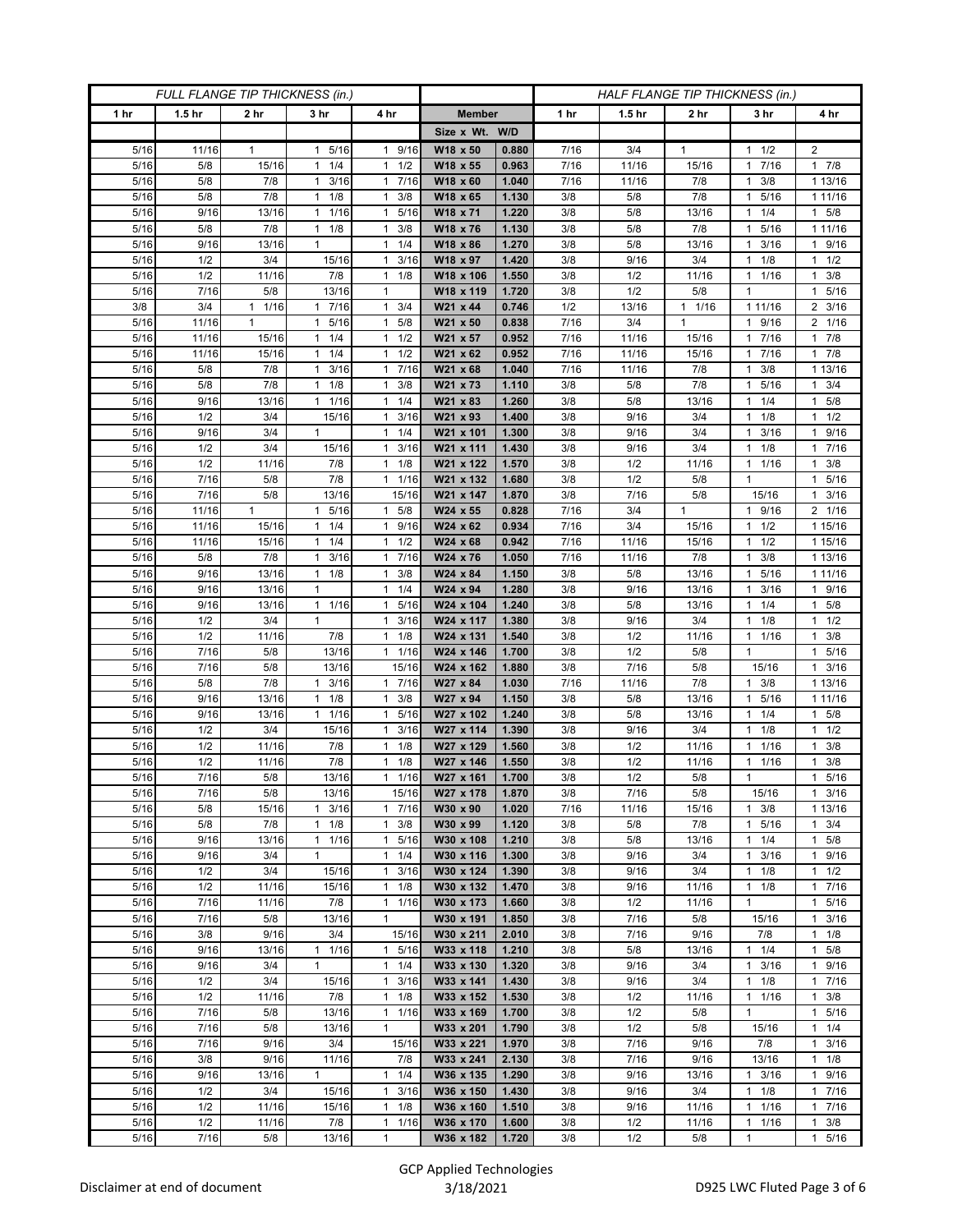| FULL FLANGE TIP THICKNESS (in.) |                   |                                   |                                |                             | HALF FLANGE TIP THICKNESS (in.) |                |              |                               |                                   |                            |                                      |
|---------------------------------|-------------------|-----------------------------------|--------------------------------|-----------------------------|---------------------------------|----------------|--------------|-------------------------------|-----------------------------------|----------------------------|--------------------------------------|
| 1 hr                            | 1.5 <sub>hr</sub> | 2 <sub>hr</sub>                   | 3 <sub>hr</sub>                | 4 hr                        | <b>Member</b>                   |                | 1 hr         | 1.5 <sub>hr</sub>             | 2 <sub>hr</sub>                   | 3 <sub>hr</sub>            | 4 hr                                 |
|                                 |                   |                                   |                                |                             | Size x Wt. W/D                  |                |              |                               |                                   |                            |                                      |
| 5/16                            | 7/16              | 5/8                               | 13/16                          | 1                           | W36 x 194                       | 1.810          | 3/8          | 1/2                           | 5/8                               | 15/16                      | $1 \t1/4$                            |
| 5/16                            | 7/16              | 9/16                              | 3/4                            | 15/16                       | W36 x 210                       | 1.960          | 3/8          | 7/16                          | 9/16                              | 7/8                        | $1 \t3/16$                           |
| 5/16                            | 7/16              | 9/16                              | 3/4<br>3/4                     | 15/16                       | W36 x 230                       | 1.950          | 3/8          | 7/16                          | 9/16                              | 7/8                        | $1 \t3/16$                           |
| 5/16<br>5/16                    | 3/8<br>3/8        | 9/16<br>1/2                       | 11/16                          | 7/8<br>13/16                | W36 x 245<br>W36 x 256          | 2.080<br>2.370 | 3/8<br>3/8   | 7/16<br>3/8                   | 9/16<br>1/2                       | 7/8<br>3/4                 | $1 \t1/8$<br>$\mathbf{1}$            |
| 5/16                            | 3/8               | 9/16                              | 11/16                          | 7/8                         | W36 x 260                       | 2.180          | 3/8          | 7/16                          | 9/16                              | 13/16                      | 11/16                                |
| 5/16                            | 3/8               | 1/2                               | 11/16                          | 13/16                       | W36 x 280                       | 2.350          | 3/8          | 3/8                           | 1/2                               | 13/16                      | 1                                    |
| 5/16                            | 3/8               | 1/2                               | 5/8                            | 3/4                         | W36 x 300                       | 2.500          | 3/8          | 3/8                           | 1/2                               | 3/4                        | $\mathbf{1}$                         |
| 1/2                             | 1/16<br>1         | 1/2                               | 1 15/16                        | 2 7/16                      | Other                           | 0.370          | 11/16        | $1 \t1/8$                     | 1/2<br>$\mathbf{1}$               | 2 5/16                     | 3                                    |
| 1/2                             | 1                 | 1/2<br>$\mathbf{1}$               | 1 15/16                        | $2 \frac{3}{8}$             | Other                           | 0.380          | 11/16        | 1/8<br>$\mathbf{1}$           | 1/2<br>$\mathbf{1}$               | 2 5/16                     | 3                                    |
| 1/2                             | 1                 | 7/16<br>$\mathbf{1}$              | 1 15/16                        | $2 \frac{3}{8}$             | Other                           | 0.390          | 11/16        | $1 \t1/8$                     | 7/16<br>1                         | $2 \t1/4$                  | 2 15/16                              |
| 1/2                             | 1                 | 7/16<br>1                         | $1 \t7/8$                      | 2 5/16                      | Other                           | 0.400          | $5/8$        | $1 \t1/16$                    | 7/16<br>1                         | $2 \t1/4$                  | 2 15/16                              |
| 1/2                             | $\mathbf{1}$      | 7/16<br>1                         | $1 \t7/8$                      | 2 5/16                      | Other                           | 0.410          | $5/8$        | 1/16<br>1                     | 7/16<br>$\mathbf{1}$<br>$7/16$    | 1/4<br>2                   | 2 15/16<br>$2 \t 7/8$                |
| 7/16<br>7/16                    | 1<br>1            | 7/16<br>$\mathbf{1}$<br>7/16<br>1 | 17/8<br>1 13/16                | 2 5/16<br>$2 \t1/4$         | Other<br>Other                  | 0.420<br>0.430 | 5/8<br>5/8   | 11/16<br>1/16<br>$\mathbf{1}$ | $\mathbf{1}$<br>7/16<br>1         | $2 \frac{3}{16}$<br>2 3/16 | $2 \t7/8$                            |
| 7/16                            | $\mathbf{1}$      | 3/8<br>1                          | 1 13/16                        | $2 \t1/4$                   | Other                           | 0.440          | 5/8          | 1/16<br>$\mathbf{1}$          | 3/8<br>$\mathbf{1}$               | $\overline{2}$<br>3/16     | 2 13/16                              |
| 7/16                            | 15/16             | 3/8<br>1                          | 1 13/16                        | $2 \t1/4$                   | Other                           | 0.450          | 5/8          | 11/16                         | 3/8<br>$\mathbf{1}$               | $2 \t1/8$                  | 2 13/16                              |
| 7/16                            | 15/16             | 3/8<br>1                          | 1 13/16                        | $2 \frac{3}{16}$            | Other                           | 0.460          | 5/8          | 1                             | 3/8<br>1                          | $2 \t1/8$                  | $2 \frac{3}{4}$                      |
| 7/16                            | 15/16             | 3/8<br>1                          | $1 \t3/4$                      | 2 3/16                      | Other                           | 0.470          | 5/8          | 1                             | 3/8<br>1                          | $2 \t1/8$                  | $2 \frac{3}{4}$                      |
| 7/16                            | 15/16             | 3/8<br>1                          | 3/4<br>$\mathbf{1}$            | $2 \frac{3}{16}$            | Other                           | 0.480          | 5/8          | $\mathbf{1}$                  | 3/8<br>1                          | 1/16<br>2                  | $2 \frac{3}{4}$                      |
| 7/16                            | 15/16             | 5/16<br>$\mathbf{1}$              | 3/4<br>$\mathbf{1}$            | $2 \t1/8$                   | Other                           | 0.490          | $5/8$        | $\mathbf{1}$                  | $5/16$<br>$\mathbf{1}$            | 2 1/16                     | 2 11/16                              |
| 7/16                            | 15/16             | 5/16<br>1                         | $1 \t3/4$                      | $2 \t1/8$                   | Other                           | 0.500          | 5/8          | 1                             | 5/16<br>1                         | 2 1/16                     | 2 11/16                              |
| 7/16                            | 15/16             | 5/16<br>1                         | 1 11/16                        | $2 \t1/8$                   | Other                           | 0.510          | 9/16         | 1                             | 5/16<br>1                         | $\overline{c}$             | 2 5/8                                |
| 7/16                            | 7/8               | 5/16<br>1                         | 1 11/16                        | 2 1/16                      | Other                           | 0.520          | 9/16         | $\mathbf{1}$                  | 5/16<br>$\mathbf{1}$              | $\overline{c}$             | 2 5/8                                |
| 7/16<br>7/16                    | 7/8<br>7/8        | 5/16<br>$\mathbf{1}$<br>1/4<br>1  | 1 11/16<br>1 11/16             | 2 1/16<br>2 1/16            | Other<br>Other                  | 0.530<br>0.540 | 9/16<br>9/16 | 15/16<br>15/16                | 5/16<br>1<br>1/4<br>1             | 2<br>2                     | 2 5/8<br>2 9/16                      |
| $7/16$                          | 7/8               | 1/4<br>$\mathbf{1}$               | $1 \t5/8$                      | 2 1/16                      | Other                           | 0.550          | 9/16         | 15/16                         | 1/4<br>$\mathbf{1}$               | 1 15/16                    | 2 9/16                               |
| 7/16                            | 7/8               | 1/4<br>$\mathbf{1}$               | $1 \t5/8$                      | $\overline{\mathbf{c}}$     | Other                           | 0.560          | 9/16         | 15/16                         | 1/4<br>$\mathbf{1}$               | 1 15/16                    | 2 9/16                               |
| 7/16                            | 7/8               | 1/4<br>1                          | 5/8<br>1                       | $\overline{2}$              | Other                           | 0.570          | 9/16         | 15/16                         | 1/4<br>$\mathbf{1}$               | 1 15/16                    | $2 \frac{1}{2}$                      |
| 7/16                            | 7/8               | 1/4<br>1                          | 5/8<br>$\mathbf{1}$            | $\overline{2}$              | Other                           | 0.580          | 9/16         | 15/16                         | 1/4<br>$\mathbf{1}$               | 1 15/16                    | $2 \frac{1}{2}$                      |
| 3/8                             | 7/8               | 1/4<br>$\mathbf{1}$               | 5/8<br>$\mathbf{1}$            | $\overline{2}$              | Other                           | 0.590          | 9/16         | 15/16                         | 1/4<br>$\mathbf{1}$               | 17/8                       | $2 \frac{1}{2}$                      |
| 3/8                             | 7/8               | 3/16<br>$\mathbf{1}$              | 9/16<br>$\mathbf{1}$           | 1 15/16                     | Other                           | 0.600          | 9/16         | 15/16                         | 3/16<br>1                         | 7/8<br>1                   | $2 \t 7/16$                          |
| 3/8                             | 13/16             | 3/16<br>1                         | 9/16<br>$\mathbf{1}$           | 1 15/16                     | Other                           | 0.610          | 9/16         | 7/8                           | 3/16<br>1                         | 7/8<br>$\mathbf{1}$        | 2 7/16                               |
| 3/8                             | 13/16             | 3/16<br>1                         | 9/16<br>$\mathbf{1}$           | 1 15/16                     | Other                           | 0.620          | 9/16         | 7/8                           | 3/16<br>$\mathbf{1}$              | 17/8                       | 2 7/16                               |
| 3/8                             | 13/16             | 3/16<br>1                         | 9/16<br>$\mathbf{1}$           | 17/8                        | Other                           | 0.630          | 9/16         | 7/8                           | 3/16<br>$\mathbf{1}$              | 1 13/16                    | $2 \frac{3}{8}$                      |
| 3/8<br>3/8                      | 13/16<br>13/16    | 3/16<br>$\mathbf{1}$<br>3/16<br>1 | 1 9/16<br>1/2<br>$\mathbf{1}$  | 17/8<br>7/8<br>$\mathbf{1}$ | Other<br>Other                  | 0.640<br>0.650 | 9/16<br>1/2  | 7/8<br>7/8                    | 3/16<br>1<br>3/16<br>1            | 1 13/16<br>1 13/16         | $2 \frac{3}{8}$<br>$2 \frac{3}{8}$   |
| 3/8                             | 13/16             | 3/16<br>1                         | 1/2<br>$\mathbf{1}$            | 7/8<br>1                    | Other                           | 0.660          | 1/2          | 7/8                           | 3/16<br>1                         | 1 13/16                    | 2 5/16                               |
| 3/8                             | 13/16             | 1/8<br>$\mathbf{1}$               | $1 \t1/2$                      | 17/8                        | Other                           | 0.670          | 1/2          | 7/8                           | 1/8<br>$\mathbf{1}$               | 3/4<br>$\mathbf{1}$        | 2 5/16                               |
| 3/8                             | 13/16             | 1/8<br>1                          | 1/2<br>$\mathbf{1}$            | 1 13/16                     | Other                           | 0.680          | 1/2          | 7/8                           | 1/8<br>1                          | 3/4                        | 2 5/16                               |
| 3/8                             | 13/16             | 1/8<br>$\mathbf{1}$               | 1/2<br>$\mathbf{1}$            | 1 13/16                     | Other                           | 0.690          | 1/2          | 7/8                           | 1/8<br>$\mathbf{1}$               | 3/4<br>$\mathbf{1}$        | 2 5/16                               |
| 3/8                             | 13/16             | $1 \t1/8$                         | 17/16                          | 1 13/16                     | Other                           | 0.700          | 1/2          | 7/8                           | 1/8<br>$\mathbf{1}$               | $1 \t3/4$                  | $2 \t1/4$                            |
| 3/8                             | 3/4               | $1 \t1/8$                         | 17/16                          | 1 13/16                     | Other                           | 0.710          | 1/2          | 13/16                         | 1/8<br>$\mathbf{1}$               | $1 \t3/4$                  | $2 \t1/4$                            |
| 3/8                             | 3/4               | 1/8<br>$\mathbf{1}$               | 17/16                          | $1 \t3/4$                   | Other                           | 0.720          | 1/2          | 13/16                         | 1/8<br>1                          | 1 1 1 / 16                 | $2 \t1/4$                            |
| 3/8                             | 3/4               | 1/8<br>1                          | 1 7/16                         | $1 \t3/4$                   | Other                           | 0.730          | 1/2          | 13/16                         | 1/8<br>$\mathbf{1}$               | 1 1 1 / 1 6                | $2 \frac{3}{16}$                     |
| 3/8<br>3/8                      | 3/4<br>3/4        | 1/16<br>$\mathbf{1}$<br>11/16     | 17/16<br>1 7/16                | $1 \t3/4$<br>$1 \t3/4$      | Other<br>Other                  | 0.740<br>0.750 | 1/2<br>1/2   | 13/16<br>13/16                | 1/16<br>$\mathbf{1}$<br>1/16<br>1 | 1 1 1 / 1 6<br>1 1 1 / 16  | $2 \frac{3}{16}$<br>$2 \frac{3}{16}$ |
| 3/8                             | 3/4               | 1/16<br>1                         | 3/8<br>1                       | $1 \t3/4$                   | Other                           | 0.760          | 1/2          | 13/16                         | 1/16<br>1                         | 1 1 1 / 1 6                | $2 \frac{3}{16}$                     |
| 3/8                             | 3/4               | 1/16<br>$\mathbf{1}$              | $1 \t3/8$                      | 1 11/16                     | Other                           | 0.770          | 1/2          | 13/16                         | 1/16<br>$\mathbf{1}$              | $1 \t5/8$                  | $2 \t1/8$                            |
| 3/8                             | 3/4               | 11/16                             | $1 \t3/8$                      | 1 11/16                     | Other                           | 0.780          | 1/2          | 13/16                         | 1/16<br>1                         | $1 \t5/8$                  | $2 \t1/8$                            |
| 3/8                             | 3/4               | 1/16<br>$\mathbf{1}$              | 3/8<br>$\mathbf{1}$            | 1 11/16                     | Other                           | 0.790          | 1/2          | 13/16                         | 1/16<br>$\mathbf{1}$              | 5/8<br>1                   | $2 \t1/8$                            |
| 3/8                             | 3/4               | 1/16<br>$\mathbf{1}$              | $1 \t3/8$                      | 1 11/16                     | Other                           | 0.800          | 1/2          | 13/16                         | 1/16<br>$\mathbf{1}$              | 5/8<br>$\mathbf{1}$        | $2 \t1/8$                            |
| 3/8                             | 3/4               | 11/16                             | $1 \t3/8$                      | 1 11/16                     | Other                           | 0.810          | 1/2          | 3/4                           | 1/16<br>$\mathbf{1}$              | 5/8<br>$\mathbf{1}$        | 2 1/16                               |
| 5/16                            | 11/16             | 1                                 | 5/16<br>1                      | $1 \t5/8$                   | Other                           | 0.820          | 7/16         | 3/4                           | $\mathbf{1}$                      | 9/16<br>1                  | 2 1/16                               |
| 5/16                            | 11/16             | $\mathbf{1}$                      | 5/16<br>$\mathbf{1}$           | 5/8<br>$\mathbf{1}$         | Other                           | 0.830          | 7/16         | 3/4                           | $\mathbf{1}$                      | 9/16<br>1                  | 2 1/16                               |
| 5/16<br>5/16                    | 11/16<br>11/16    | 1<br>$\mathbf{1}$                 | 1 5/16<br>5/16<br>$\mathbf{1}$ | $1 \t5/8$<br>$1 \t5/8$      | Other<br>Other                  | 0.840<br>0.850 | 7/16<br>7/16 | 3/4<br>3/4                    | $\mathbf{1}$<br>$\mathbf{1}$      | 1 9/16<br>9/16<br>1        | 2 1/16<br>2 1/16                     |
| 5/16                            | 11/16             | $\mathbf{1}$                      | 5/16<br>$\mathbf{1}$           | 5/8<br>$\mathbf{1}$         | Other                           | 0.860          | 7/16         | 3/4                           | $\mathbf{1}$                      | 9/16<br>1                  | $\overline{2}$                       |
| 5/16                            | 11/16             | $\mathbf{1}$                      | 1 5/16                         | 5/8<br>$\mathbf{1}$         | Other                           | 0.870          | 7/16         | 3/4                           | $\mathbf{1}$                      | 9/16<br>1                  | $\overline{2}$                       |
| 5/16                            | 11/16             | $\mathbf{1}$                      | 5/16<br>1                      | 9/16<br>$\mathbf{1}$        | Other                           | 0.880          | 7/16         | 3/4                           | $\mathbf{1}$                      | 1/2<br>1                   | $\overline{2}$                       |
| 5/16                            | 11/16             | $\mathbf{1}$                      | $1 \t1/4$                      | 1 9/16                      | Other                           | 0.890          | 7/16         | 3/4                           | $\mathbf{1}$                      | 1/2<br>$\mathbf{1}$        | $\overline{2}$                       |
| 5/16                            | 11/16             | $\mathbf{1}$                      | 1/4<br>$\mathbf{1}$            | 1 9/16                      | Other                           | 0.900          | 7/16         | 3/4                           | $\mathbf{1}$                      | 1/2<br>1                   | $\overline{2}$                       |
| 5/16                            | 11/16             | $\mathbf{1}$                      | $1 \t1/4$                      | 9/16<br>$\mathbf{1}$        | Other                           | 0.910          | 7/16         | 3/4                           | $\mathbf{1}$                      | 1/2<br>1                   | 1 15/16                              |
| 5/16                            | 11/16             | 15/16                             | $1 \t1/4$                      | 1 9/16                      | Other                           | 0.920          | 7/16         | 3/4                           | 15/16                             | 1/2<br>$\mathbf{1}$        | 1 15/16                              |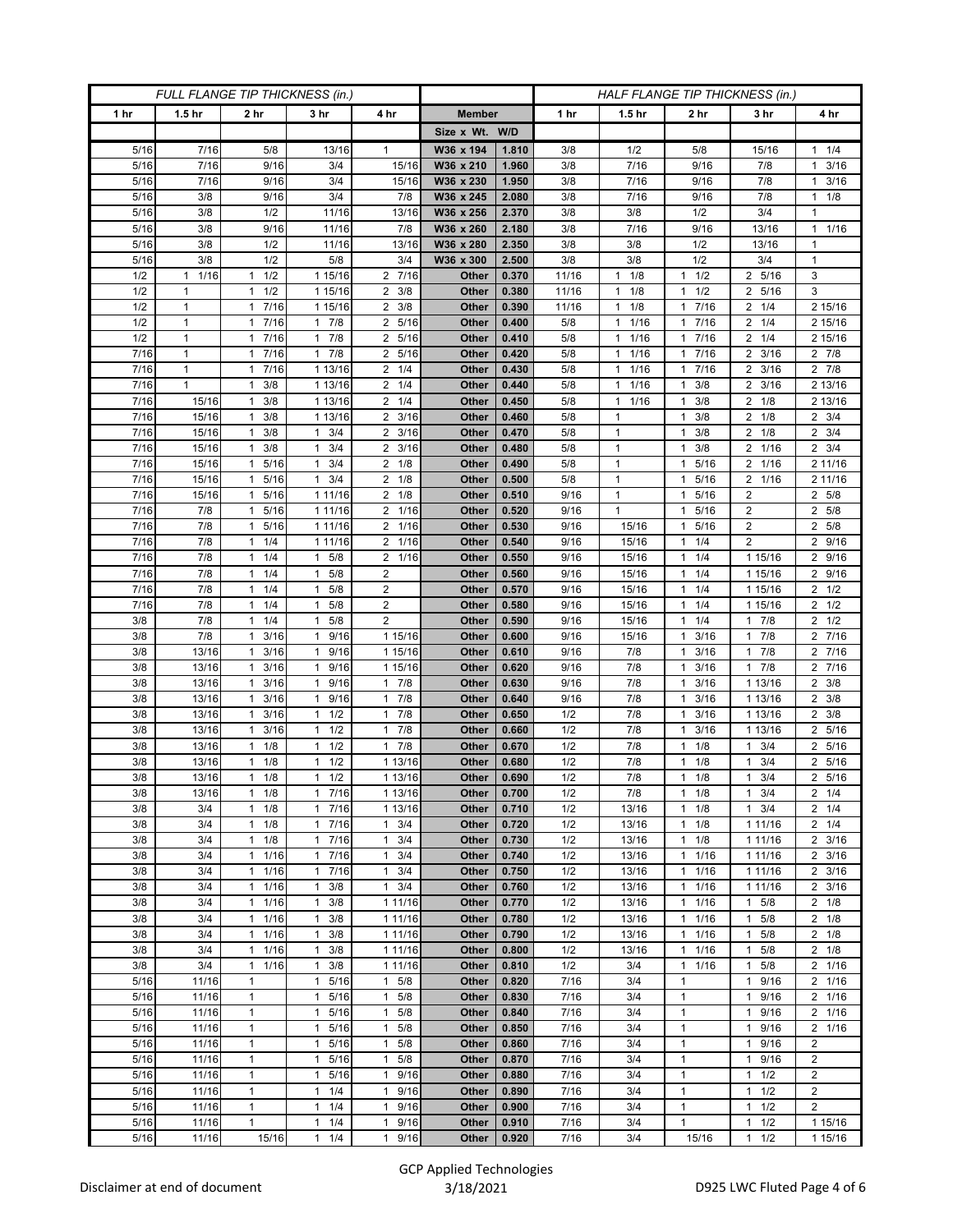| FULL FLANGE TIP THICKNESS (in.) |                   |                 |                                              |                                              | HALF FLANGE TIP THICKNESS (in.) |                |              |                   |                 |                       |                        |
|---------------------------------|-------------------|-----------------|----------------------------------------------|----------------------------------------------|---------------------------------|----------------|--------------|-------------------|-----------------|-----------------------|------------------------|
| 1 <sub>hr</sub>                 | 1.5 <sub>hr</sub> | 2 <sub>hr</sub> | 3 <sub>hr</sub>                              | 4 hr                                         | <b>Member</b>                   |                | 1 hr         | 1.5 <sub>hr</sub> | 2 <sub>hr</sub> | 3 <sub>hr</sub>       | 4 hr                   |
|                                 |                   |                 |                                              |                                              | Size x Wt. W/D                  |                |              |                   |                 |                       |                        |
| 5/16                            | 11/16             | 15/16           | $1 \t1/4$                                    | 9/16<br>$\mathbf{1}$                         | Other                           | 0.930          | 7/16         | 3/4               | 15/16           | 1/2<br>1              | 1 15/16                |
| 5/16                            | 11/16             | 15/16           | 1/4<br>$\mathbf{1}$                          | 1/2<br>$\mathbf{1}$                          | Other                           | 0.940          | 7/16         | 11/16             | 15/16           | 1/2<br>1              | 1 15/16                |
| 5/16                            | 11/16             | 15/16           | $1 \t1/4$                                    | $1 \t1/2$                                    | Other                           | 0.950          | 7/16         | 11/16             | 15/16           | 1 7/16                | 1 15/16                |
| 5/16                            | 11/16             | 15/16           | 1/4<br>1                                     | 1/2<br>1                                     | Other                           | 0.960          | 7/16         | 11/16             | 15/16           | 7/16                  | $1 \t7/8$              |
| 5/16                            | 5/8               | 15/16           | 3/16<br>$\mathbf{1}$                         | 1/2<br>$\mathbf{1}$                          | Other                           | 0.970          | 7/16         | 11/16             | 15/16           | 7/16<br>1             | $1 \t7/8$              |
| 5/16                            | 5/8               | 15/16           | $1 \t3/16$                                   | $1 \t1/2$                                    | Other                           | 0.980          | 7/16         | 11/16             | 15/16           | 1 7/16                | $1 \t7/8$              |
| 5/16                            | 5/8               | 15/16           | 3/16<br>1                                    | 1/2<br>$\mathbf{1}$                          | Other                           | 0.990          | 7/16         | 11/16             | 15/16           | 7/16<br>1             | $1 \t7/8$              |
| 5/16                            | 5/8               | 15/16           | 3/16<br>$\mathbf{1}$                         | 1/2<br>$\mathbf{1}$                          | Other                           | 1.000          | 7/16         | 11/16             | 15/16           | 7/16<br>1             | 17/8                   |
| 5/16                            | 5/8               | 15/16           | 3/16<br>$\mathbf{1}$                         | 17/16                                        | Other                           | 1.010          | 7/16         | 11/16             | 15/16           | 1 7/16                | 1 13/16                |
| 5/16                            | 5/8               | 15/16           | $1 \t3/16$                                   | 17/16                                        | Other                           | 1.020          | 7/16         | 11/16             | 15/16           | 3/8<br>1<br>1         | 1 13/16                |
| 5/16<br>5/16                    | 5/8<br>5/8        | 7/8<br>7/8      | 3/16<br>$\mathbf{1}$<br>3/16<br>$\mathbf{1}$ | 7/16<br>$\mathbf{1}$<br>17/16                | Other<br>Other                  | 1.030<br>1.040 | 7/16<br>7/16 | 11/16<br>11/16    | 7/8<br>7/8      | 3/8<br>3/8            | 1 13/16<br>1 13/16     |
| 5/16                            | 5/8               | 7/8             | $1 \t3/16$                                   | 17/16                                        | Other                           | 1.050          | 7/16         | 11/16             | 7/8             | 3/8<br>1              | 1 13/16                |
| 5/16                            | 5/8               | 7/8             | $1 \t1/8$                                    | 17/16                                        | Other                           | 1.060          | 3/8          | 11/16             | 7/8             | 3/8<br>1              | 1 13/16                |
| 5/16                            | 5/8               | 7/8             | $1 \t1/8$                                    | 1 7/16                                       | Other                           | 1.070          | 3/8          | 11/16             | 7/8             | 3/8                   | $1 \t3/4$              |
| 5/16                            | 5/8               | 7/8             | $1 \t1/8$                                    | 3/8<br>$\mathbf{1}$                          | Other                           | 1.080          | 3/8          | 11/16             | 7/8             | 3/8<br>1              | $1 \t3/4$              |
| 5/16                            | 5/8               | 7/8             | $1 \t1/8$                                    | 3/8<br>$\mathbf{1}$                          | Other                           | 1.090          | 3/8          | 11/16             | 7/8             | 5/16<br>1             | $1 \t3/4$              |
| 5/16                            | 5/8               | 7/8             | 1/8<br>$\mathbf{1}$                          | 3/8<br>1                                     | Other                           | 1.100          | 3/8          | 5/8               | 7/8             | 5/16                  | $1 \t3/4$              |
| 5/16                            | 5/8               | 7/8             | 1/8<br>$\mathbf{1}$                          | 3/8<br>1                                     | Other                           | 1.110          | 3/8          | 5/8               | 7/8             | 5/16<br>1             | $1 \t3/4$              |
| 5/16                            | 5/8               | 7/8             | $1 \t1/8$                                    | 3/8<br>$\mathbf{1}$                          | Other                           | 1.120          | 3/8          | 5/8               | 7/8             | 5/16<br>1             | $1 \t3/4$              |
| 5/16                            | 5/8               | 7/8             | 1/8<br>$\mathbf{1}$                          | 3/8<br>1                                     | Other                           | 1.130          | 3/8          | 5/8               | 7/8             | 5/16                  | 1 1 1 / 1 6            |
| 5/16                            | 9/16              | 7/8             | 1/8<br>$\mathbf{1}$                          | 3/8<br>$\mathbf{1}$                          | Other                           | 1.140          | 3/8          | 5/8               | 7/8             | 5/16                  | 1 1 1 / 1 6            |
| 5/16                            | 9/16              | 13/16           | $1 \t1/8$                                    | 3/8<br>$\mathbf{1}$                          | Other                           | 1.150          | 3/8          | 5/8               | 13/16           | 5/16<br>1             | 1 1 1 / 16             |
| 5/16                            | 9/16              | 13/16           | 1 1/16                                       | 1 5/16                                       | Other                           | 1.160          | 3/8          | 5/8               | 13/16           | 5/16<br>1             | 1 1 1 / 1 6            |
| 5/16                            | 9/16              | 13/16           | $1 \t1/16$                                   | 5/16<br>$\mathbf{1}$                         | Other                           | 1.170          | 3/8          | 5/8               | 13/16           | 5/16<br>1             | 1 11/16                |
| 5/16                            | 9/16              | 13/16           | 1 1/16                                       | 5/16<br>$\mathbf{1}$                         | Other                           | 1.180          | 3/8          | 5/8               | 13/16           | 1/4<br>1              | 1 11/16                |
| 5/16                            | 9/16              | 13/16           | 1 1/16                                       | 5/16<br>$\mathbf{1}$                         | Other                           | 1.190          | 3/8          | 5/8               | 13/16           | 1/4<br>1              | $1 \t5/8$              |
| 5/16                            | 9/16              | 13/16           | 1 1/16                                       | 1 5/16                                       | Other                           | 1.200          | 3/8          | 5/8               | 13/16           | $1 \t1/4$             | $1 \t5/8$              |
| 5/16                            | 9/16              | 13/16           | 1/16<br>1                                    | 5/16<br>$\mathbf{1}$                         | Other                           | 1.210          | 3/8          | 5/8               | 13/16           | 1/4                   | 1 5/8                  |
| 5/16                            | 9/16              | 13/16<br>13/16  | 11/16<br>$1 \t1/16$                          | 5/16<br>$\mathbf{1}$<br>1 5/16               | Other                           | 1.220<br>1.230 | 3/8          | 5/8               | 13/16           | 1/4<br>1              | $1 \t5/8$<br>1 5/8     |
| 5/16<br>5/16                    | 9/16<br>9/16      | 13/16           | 1/16<br>$\mathbf{1}$                         | 5/16<br>$\mathbf{1}$                         | Other<br>Other                  | 1.240          | 3/8<br>3/8   | 5/8<br>5/8        | 13/16<br>13/16  | $1 \t1/4$<br>1/4<br>1 | 5/8<br>1               |
| 5/16                            | 9/16              | 13/16           | 1 1/16                                       | 1/4<br>$\mathbf{1}$                          | Other                           | 1.250          | 3/8          | 5/8               | 13/16           | 1/4<br>1              | $1 \t5/8$              |
| 5/16                            | 9/16              | 13/16           | $1 \t1/16$                                   | $1 \t1/4$                                    | Other                           | 1.260          | 3/8          | 5/8               | 13/16           | $1 \t1/4$             | 1 5/8                  |
| 5/16                            | 9/16              | 13/16           | $\mathbf{1}$                                 | $1 \t1/4$                                    | Other                           | 1.270          | 3/8          | 5/8               | 13/16           | 3/16<br>1             | 1 9/16                 |
| 5/16                            | 9/16              | 13/16           | $\mathbf{1}$                                 | 1/4<br>1                                     | Other                           | 1.280          | 3/8          | 9/16              | 13/16           | 3/16<br>1             | 1 9/16                 |
| 5/16                            | 9/16              | 13/16           | $\mathbf{1}$                                 | 1/4<br>$\mathbf{1}$                          | Other                           | 1.290          | 3/8          | 9/16              | 13/16           | 3/16<br>1             | 1 9/16                 |
| 5/16                            | 9/16              | 3/4             | $\mathbf{1}$                                 | 1/4<br>$\mathbf{1}$                          | Other                           | 1.300          | 3/8          | 9/16              | 3/4             | 3/16<br>1             | 1 9/16                 |
| 5/16                            | 9/16              | 3/4             | $\mathbf{1}$                                 | $1 \t1/4$                                    | Other                           | 1.310          | 3/8          | 9/16              | 3/4             | 3/16<br>1             | 1 9/16                 |
| 5/16                            | 9/16              | 3/4             | $\mathbf{1}$                                 | 1/4<br>$\mathbf{1}$                          | Other                           | 1.320          | 3/8          | 9/16              | 3/4             | 3/16                  | 9/16<br>$\mathbf{1}$   |
| 5/16                            | 9/16              | 3/4             | $\mathbf{1}$                                 | 1/4<br>$\mathbf{1}$                          | Other                           | 1.330          | 3/8          | 9/16              | 3/4             | 3/16<br>$\mathbf{1}$  | $1 \t9/16$             |
| 5/16                            | 9/16              | 3/4             | $\mathbf{1}$                                 | $1 \t1/4$                                    | Other                           | 1.340          | 3/8          | 9/16              | 3/4             | $1 \t3/16$            | $1 \t1/2$              |
| 5/16                            | 9/16              | 3/4             | $\mathbf{1}$                                 | $\mathbf{1}$<br>3/16                         | Other                           | 1.350          | 3/8          | 9/16              | 3/4             | 3/16<br>1             | $1 \t1/2$              |
| 5/16                            | 1/2               | 3/4             | $\mathbf{1}$                                 | 3/16<br>$\mathbf{1}$                         | Other                           | 1.360          | 3/8          | 9/16              | 3/4             | 3/16<br>1             | $1 \t1/2$              |
| 5/16                            | 1/2               | 3/4             | $\mathbf{1}$                                 | 3/16<br>$\mathbf{1}$                         | <b>Other</b>                    | 1.370          | 3/8          | 9/16              | 3/4             | 3/16<br>1             | $1 \t1/2$              |
| 5/16                            | 1/2               | 3/4             | $\mathbf{1}$                                 | 3/16<br>$\mathbf{1}$                         | Other                           | 1.380          | 3/8          | 9/16              | 3/4             | 1/8<br>1<br>1         | $1 \t1/2$              |
| 5/16<br>5/16                    | 1/2<br>1/2        | 3/4<br>3/4      | 15/16<br>15/16                               | 3/16<br>$\mathbf{1}$<br>3/16<br>$\mathbf{1}$ | Other<br>Other                  | 1.390<br>1.400 | 3/8<br>3/8   | 9/16<br>9/16      | 3/4<br>3/4      | 1/8<br>1/8<br>1       | $1 \t1/2$<br>$1 \t1/2$ |
| 5/16                            | 1/2               | 3/4             | 15/16                                        | $1 \t3/16$                                   | Other                           | 1.410          | 3/8          | 9/16              | 3/4             | 1/8<br>$\mathbf{1}$   | $1 \t1/2$              |
| 5/16                            | 1/2               | 3/4             | 15/16                                        | $1 \t3/16$                                   | Other                           | 1.420          | 3/8          | 9/16              | 3/4             | 1/8<br>$\mathbf{1}$   | $1 \t1/2$              |
| 5/16                            | 1/2               | 3/4             | 15/16                                        | 3/16<br>$\mathbf{1}$                         | Other                           | 1.430          | 3/8          | 9/16              | 3/4             | 1/8<br>1              | 17/16                  |
| 5/16                            | 1/2               | 3/4             | 15/16                                        | $1 \t3/16$                                   | Other                           | 1.440          | 3/8          | 9/16              | 3/4             | 1/8<br>$\mathbf{1}$   | 17/16                  |
| 5/16                            | 1/2               | 3/4             | 15/16                                        | $1 \t1/8$                                    | Other                           | 1.450          | 3/8          | 9/16              | 3/4             | $1 \t1/8$             | 17/16                  |
| 5/16                            | 1/2               | 3/4             | 15/16                                        | $\mathbf{1}$<br>1/8                          | Other                           | 1.460          | 3/8          | 9/16              | 3/4             | 1/8<br>1              | 17/16                  |
| 5/16                            | 1/2               | 11/16           | 15/16                                        | $1 \t1/8$                                    | Other                           | 1.470          | 3/8          | 9/16              | 11/16           | 1/8<br>$\mathbf{1}$   | $1 \t7/16$             |
| 5/16                            | 1/2               | 11/16           | 15/16                                        | $1 \t1/8$                                    | Other                           | 1.480          | 3/8          | 9/16              | 11/16           | $1 \t1/8$             | 17/16                  |
| 5/16                            | 1/2               | 11/16           | 15/16                                        | $1 \t1/8$                                    | Other                           | 1.490          | 3/8          | 9/16              | 11/16           | 1/16<br>1             | 17/16                  |
| 5/16                            | 1/2               | 11/16           | 15/16                                        | $1 \t1/8$                                    | Other                           | 1.500          | 3/8          | 9/16              | 11/16           | 1/16<br>$\mathbf{1}$  | 17/16                  |
| 5/16                            | 1/2               | 11/16           | 15/16                                        | $1 \t1/8$                                    | Other                           | 1.510          | 3/8          | 9/16              | 11/16           | 11/16                 | 17/16                  |
| 5/16                            | 1/2               | 11/16           | 15/16                                        | $1 \t1/8$                                    | Other                           | 1.520          | 3/8          | 1/2               | 11/16           | 1/16<br>1             | $1 \t3/8$              |
| 5/16                            | 1/2               | 11/16           | 7/8                                          | 1/8<br>$\mathbf{1}$                          | Other                           | 1.530          | 3/8          | 1/2               | 11/16           | 1/16<br>$\mathbf{1}$  | $1 \t3/8$              |
| 5/16                            | 1/2               | 11/16           | 7/8                                          | $1 \t1/8$                                    | Other                           | 1.540          | 3/8          | 1/2               | 11/16           | 11/16                 | $1 \t3/8$              |
| 5/16                            | 1/2               | 11/16           | 7/8                                          | $1 \t1/8$                                    | Other                           | 1.550          | 3/8          | 1/2               | 11/16           | 1/16<br>$\mathbf{1}$  | $1 \t3/8$              |
| 5/16                            | 1/2               | 11/16           | 7/8                                          | $1 \t1/8$                                    | Other                           | 1.560          | 3/8          | 1/2               | 11/16           | $1 \t1/16$            | $1 \t3/8$              |